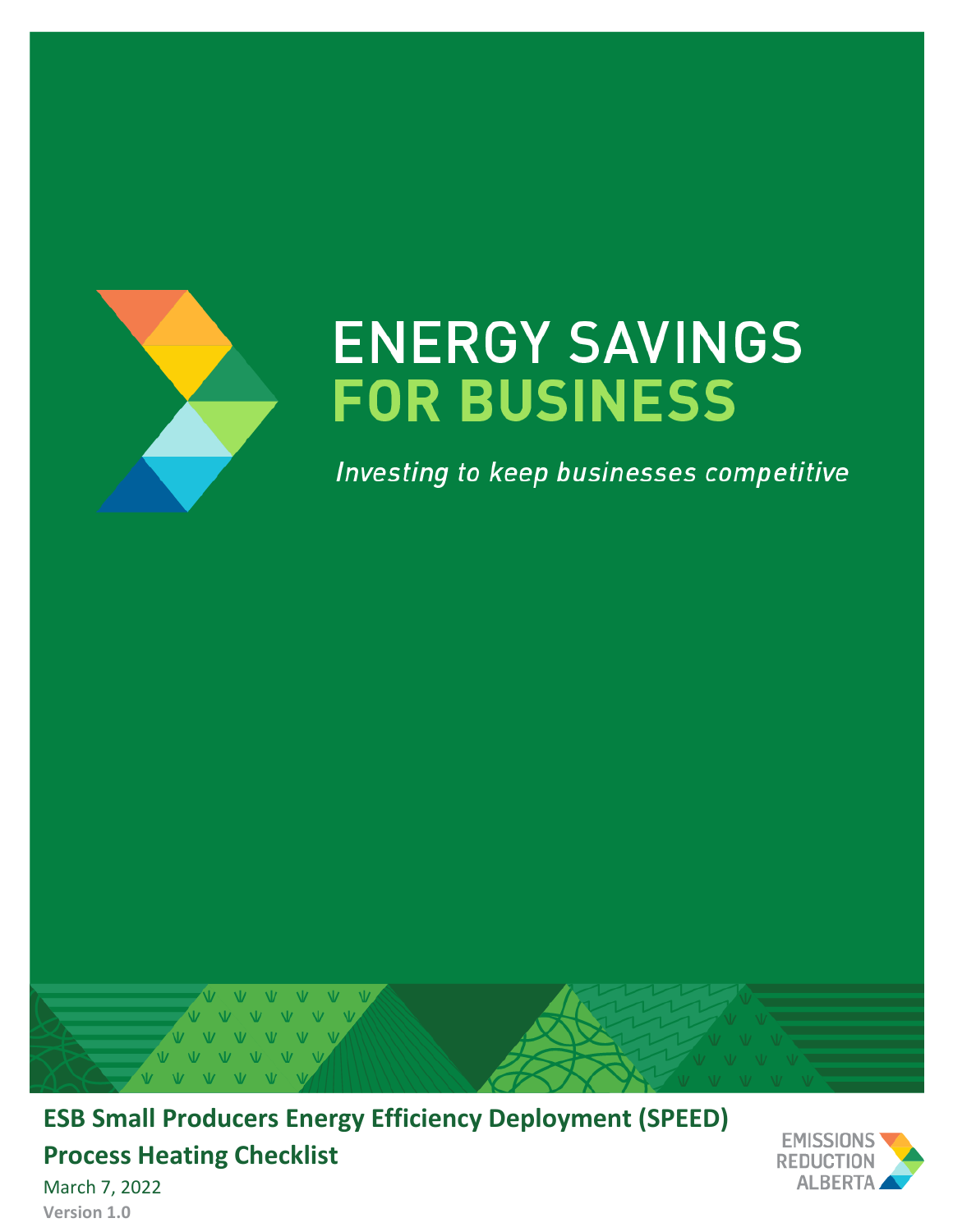# **Table of Contents**

V V V V V V V  $V$   $V$   $V$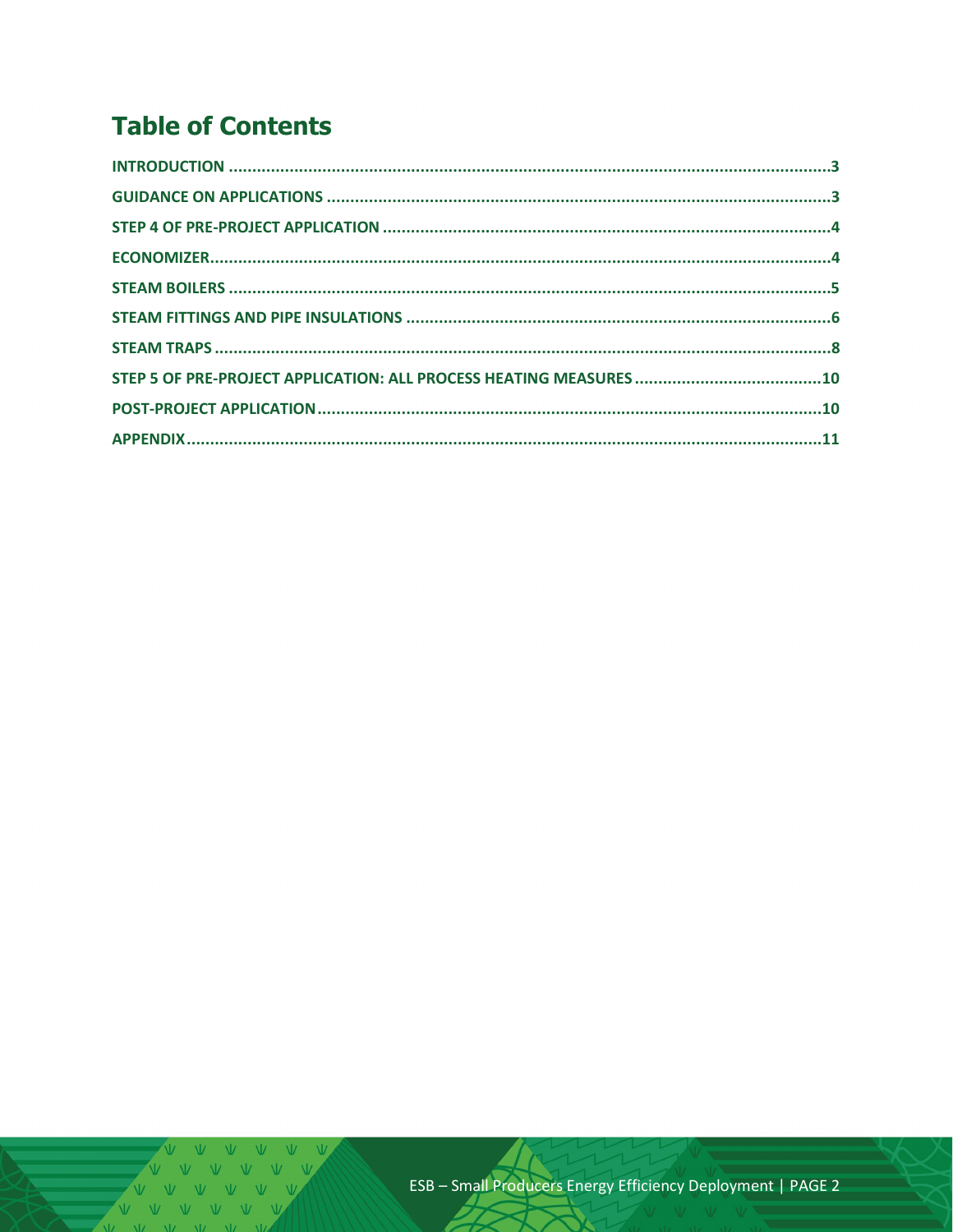#### <span id="page-2-0"></span>**INTRODUCTION**

This document is intended as a guide to support the submission of accurate and complete Process Heating project applications. All applicants with Process Heating should ensure the application meets the SPEED Eligibility Requirements set out in the Participant Terms and Conditions, Contractor Code of Conduct and Eligible Measures List. The applicant must submit the requested documentation and answer the questions contained within this document.

This checklist includes guidance for what needs to be entered in each input field at Step 4 and Step 5 of the Application process. Step 5 specifically describes which documents need to be uploaded and their purpose.

#### <span id="page-2-1"></span>**GUIDANCE ON APPLICATIONS**

The following sections provide guidance on Process Heating applications, ensuring that they are complete, accurate and comprehensive.

The applicant and/or contractor will also need to provide the following information in Step 4 and Step 5 of the application submission, as further described in the tables below.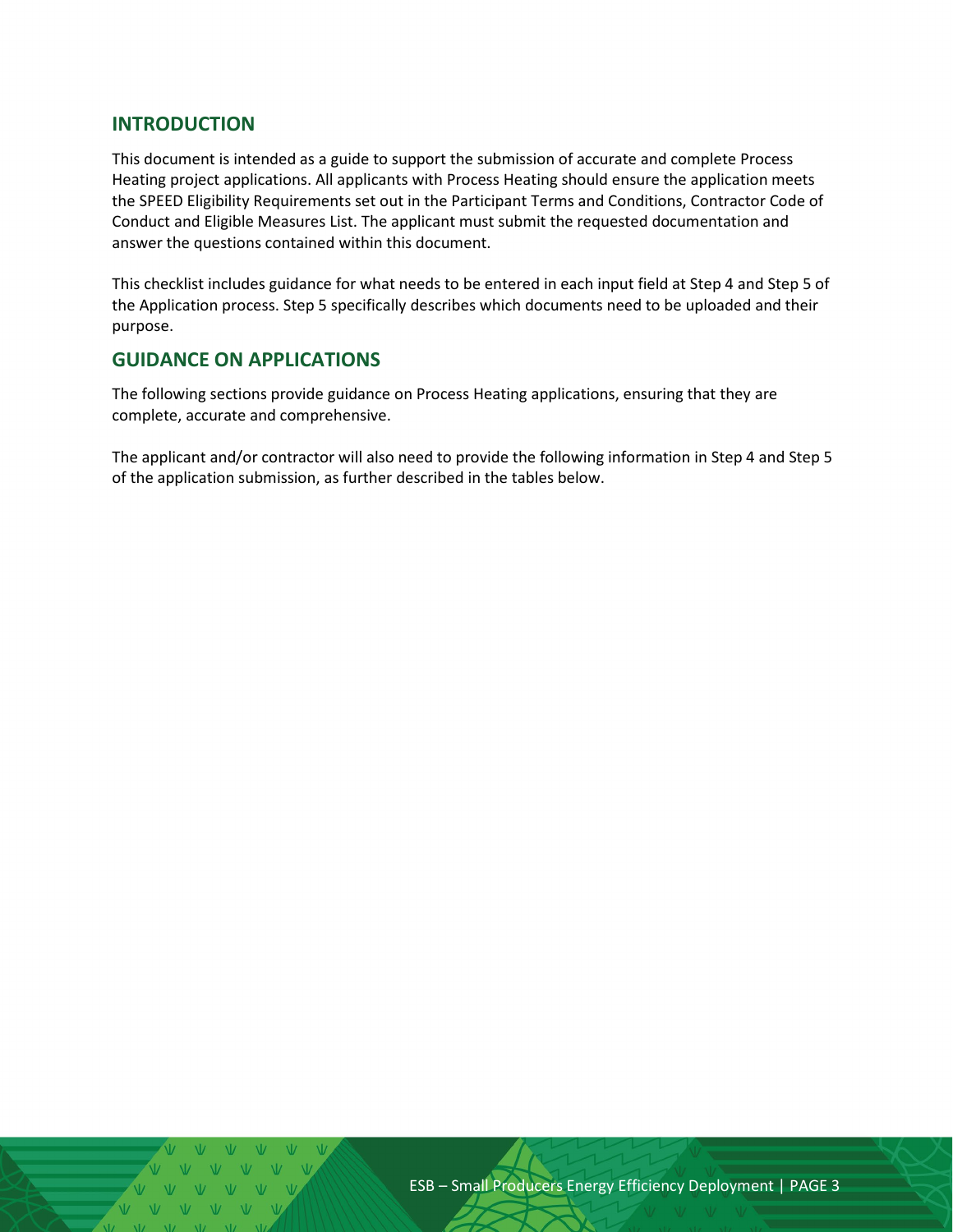# <span id="page-3-0"></span>**STEP 4 OF PRE-PROJECT APPLICATION**

### <span id="page-3-1"></span>**ECONOMIZER**

- Conventional (Non-Condensing) Economizer
- Condensing Economizer

| <b>Field</b>                                          | <b>What to Enter</b>                                                                                                                                                                              | <b>How Data or Input Provided is</b><br><b>Used</b>                 |  |
|-------------------------------------------------------|---------------------------------------------------------------------------------------------------------------------------------------------------------------------------------------------------|---------------------------------------------------------------------|--|
| Quantity                                              | Enter the number of measures<br>being installed.                                                                                                                                                  | • Used to calculate<br>eligible incentive.<br>· Post-project QA/QC. |  |
| <b>Specification Sheet</b>                            | Upload the specification sheet<br>for the measure.<br>Indicate/circle which specific<br>equipment is being used for the<br>project.                                                               | · Post-project QA/QC.                                               |  |
| <b>Boiler System Annual Operating</b><br><b>Hours</b> | Enter annual runtime for<br>existing boiler system.                                                                                                                                               | • Estimating energy savings<br>achieved.                            |  |
| Boiler Input Energy (MBH)                             | Enter the total MBH of all<br>installed boilers. If any boiler(s)<br>is/are on standby, please<br>indicate on a separate sheet<br>and upload it.                                                  | • Estimating energy savings<br>achieved.                            |  |
| <b>Boiler Thermal Efficiency (%)</b>                  | Enter average efficiency of all<br>operating boilers (exclude the<br>standbys) but also upload a<br>separate document showing<br>efficiency of each installed<br>boiler (including the standbys). | • Estimating energy savings<br>achieved.                            |  |
| <b>Equipment &amp; Material Costs</b>                 | Enter equipment and material<br>costs as indicated on the<br>invoice/final quote.                                                                                                                 | • Calculate the eligible<br>incentive.<br>· Post-project QA/QC.     |  |
| Labour Cost                                           | Enter labour costs as indicated<br>on the invoice/final quote.                                                                                                                                    | • Calculate the eligible<br>incentive.<br>• Post-project QA/QC.     |  |
| Design Cost                                           | Enter design costs and include<br>all other costs as indicated on<br>the invoice/final quote.                                                                                                     | • Calculate the eligible<br>incentive.<br>• Post-project QA/QC.     |  |

V V V V V V V V V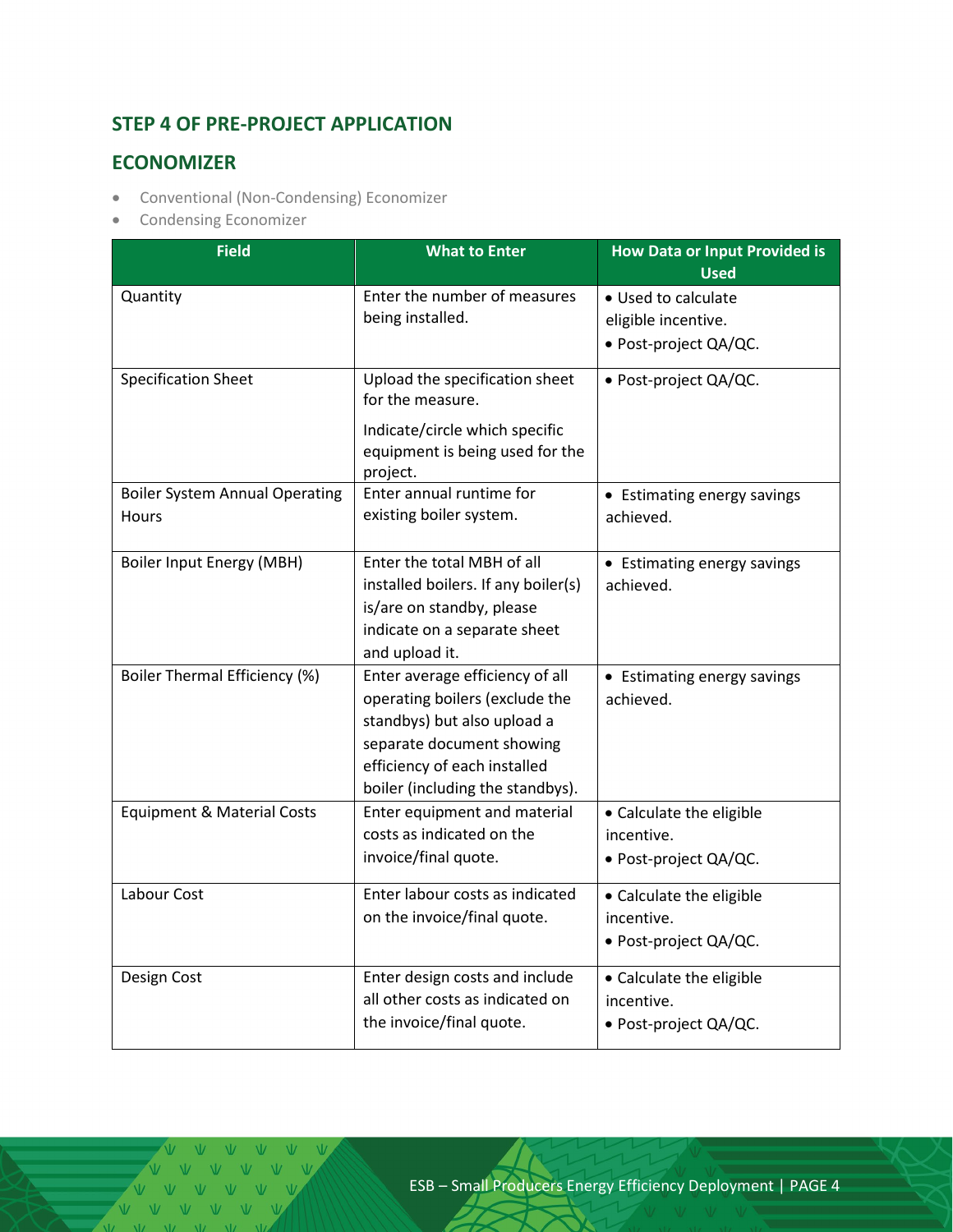# <span id="page-4-0"></span>**STEAM BOILERS**

| <b>Field</b>                                   | <b>What to Enter</b>                                                                                                                                                                         | <b>How Data or Input Provided is</b><br><b>Used</b>             |  |
|------------------------------------------------|----------------------------------------------------------------------------------------------------------------------------------------------------------------------------------------------|-----------------------------------------------------------------|--|
| Quantity                                       | Enter the number of measures<br>being installed.                                                                                                                                             | • Calculate the eligible<br>incentive.<br>· Post-project QA/QC. |  |
| <b>Specification Sheet</b>                     | Upload the specification sheet<br>· Post-project QA/QC.<br>for the measure.<br>Indicate/circle which specific<br>equipment is being used for<br>the project.                                 |                                                                 |  |
| <b>Boiler System Annual Operating</b><br>Hours | Enter annual runtime for<br>existing boiler system.                                                                                                                                          | • Estimating energy savings<br>achieved.                        |  |
| Boiler Input Energy (MBH)                      | Enter the total MBH of all<br>installed boilers. If any boiler(s)<br>is/are on standby, please<br>indicate on a separate sheet<br>and upload it.                                             | • Estimating energy savings<br>achieved.                        |  |
| Boiler Thermal Efficiency (%)                  | Enter average efficiency of all<br>operating boilers (exclude the<br>standbys).<br>Upload a separate document<br>showing efficiency of each<br>installed boiler (including the<br>standbys). | • Estimating energy savings<br>achieved.                        |  |
| <b>Boiler Application</b>                      | Select from the list the boiler<br>application:<br><b>Space Heating</b><br><b>Water Heating</b><br><b>Process Heating</b><br>Combination                                                     | • Estimating energy savings<br>achieved.                        |  |
| <b>Equipment &amp; Material Costs</b>          | Enter equipment and material<br>costs as indicated on the<br>invoice/final quote.                                                                                                            | • Calculate the eligible<br>incentive.<br>• Post-project QA/QC. |  |
| Labour Cost                                    | Enter labour costs as indicated<br>• Calculate the eligible<br>on the invoice/final quote.<br>incentive.<br>• Post-project QA/QC.                                                            |                                                                 |  |
| Design Cost                                    | Enter design costs and include<br>all other costs as indicated on<br>the invoice/final quote.                                                                                                | • Calculate the eligible<br>incentive.<br>• Post-project QA/QC. |  |

 $\overline{\mathsf{v}}$   $\mathsf{v}$ VVVV  $V - V$ V V V V V V V V V V V  $\mathbf{V}$   $\mathbf{V}$   $\mathbf{V}$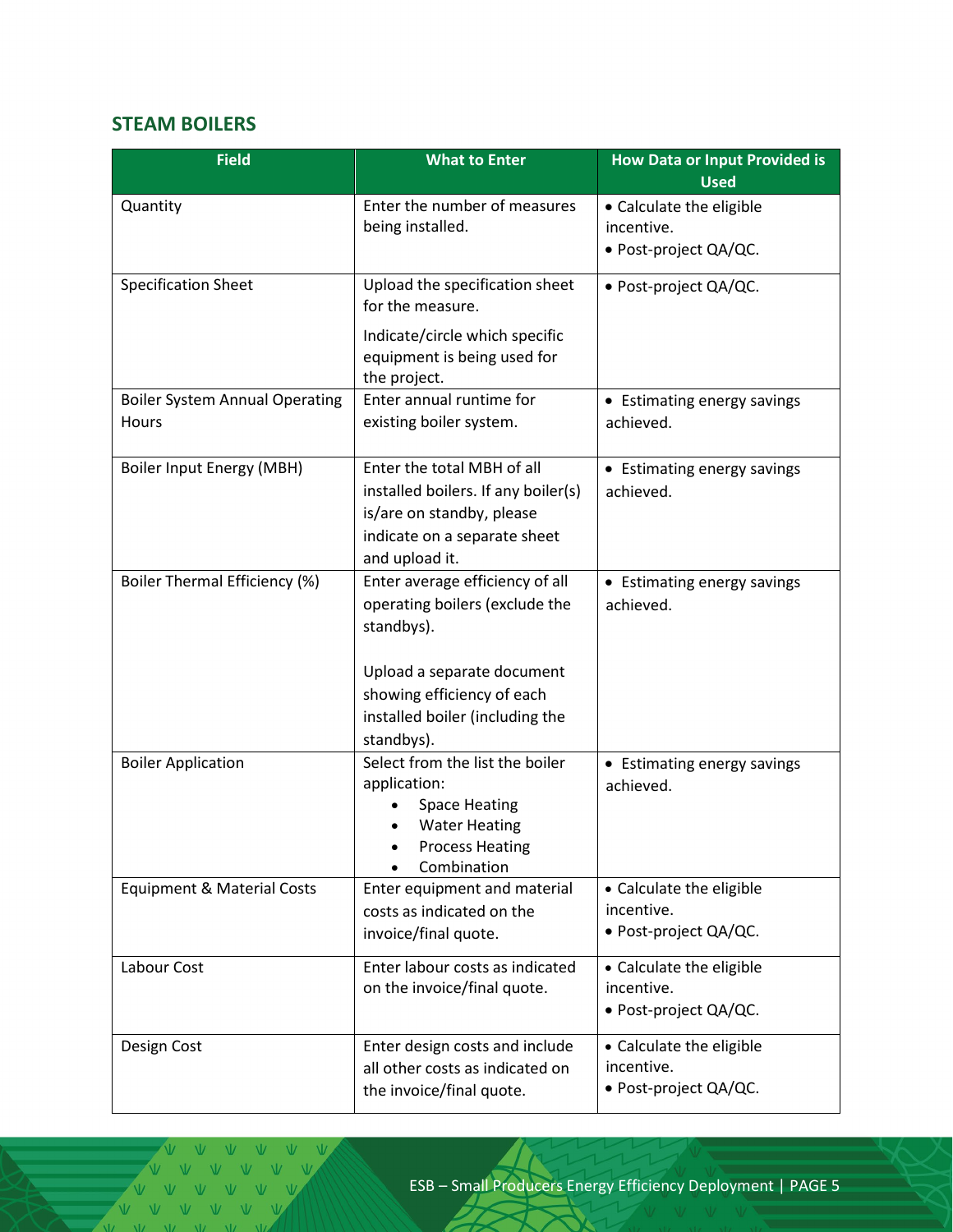# <span id="page-5-0"></span>**STEAM FITTINGS AND PIPE INSULATIONS**

| <b>Field</b>                                   | <b>What to Enter</b>                                                                                                                                                                         | <b>How Data or Input Provided is</b><br><b>Used</b>                 |
|------------------------------------------------|----------------------------------------------------------------------------------------------------------------------------------------------------------------------------------------------|---------------------------------------------------------------------|
| Quantity                                       | Enter the number of measures<br>being installed.                                                                                                                                             | • Used to calculate<br>eligible incentive.<br>· Post-project QA/QC. |
| <b>Specification Sheet</b>                     | Upload the specification sheet<br>for the measure.<br>Indicate/circle which specific<br>equipment is being used for the<br>project.                                                          | · Post-project QA/QC.                                               |
| <b>Boiler System Annual Operating</b><br>Hours | Enter annual runtime for<br>existing boiler system.                                                                                                                                          | • Estimating energy savings<br>achieved.                            |
| Boiler Input Energy (MBH)                      | Enter the total MBH of all<br>installed boilers. If any boiler(s)<br>is/are on standby, please<br>indicate on a separate sheet<br>and upload it.                                             | • Estimating energy savings<br>achieved.                            |
| Boiler Thermal Efficiency (%)                  | Enter average efficiency of all<br>operating boilers (exclude the<br>standbys).<br>Upload a separate document<br>showing efficiency of each<br>installed boiler (including the<br>standbys). | • Estimating energy savings<br>achieved.                            |
| Pipe Location                                  | Select from the list the pipe<br>location:<br>Indoor (Conditioned<br>Space)<br>Indoor (Unconditioned<br>Space)<br>Outdoor                                                                    | • Estimating energy savings<br>achieved.                            |
| Length of insulation (feet)                    | Enter total length of insulation<br>• Calculate the eligible<br>incentive.<br>for diameter selected. For<br>· Post-project QA/QC.<br>fittings use equivalent pipe<br>length.                 |                                                                     |
| Pipe Diameter (inches)                         | Enter nominal pipe diameter.                                                                                                                                                                 | • Calculate the eligible<br>incentive.<br>• Post-project QA/QC.     |

VVVV V V V V V V V  $V$   $V$  $\overline{M}$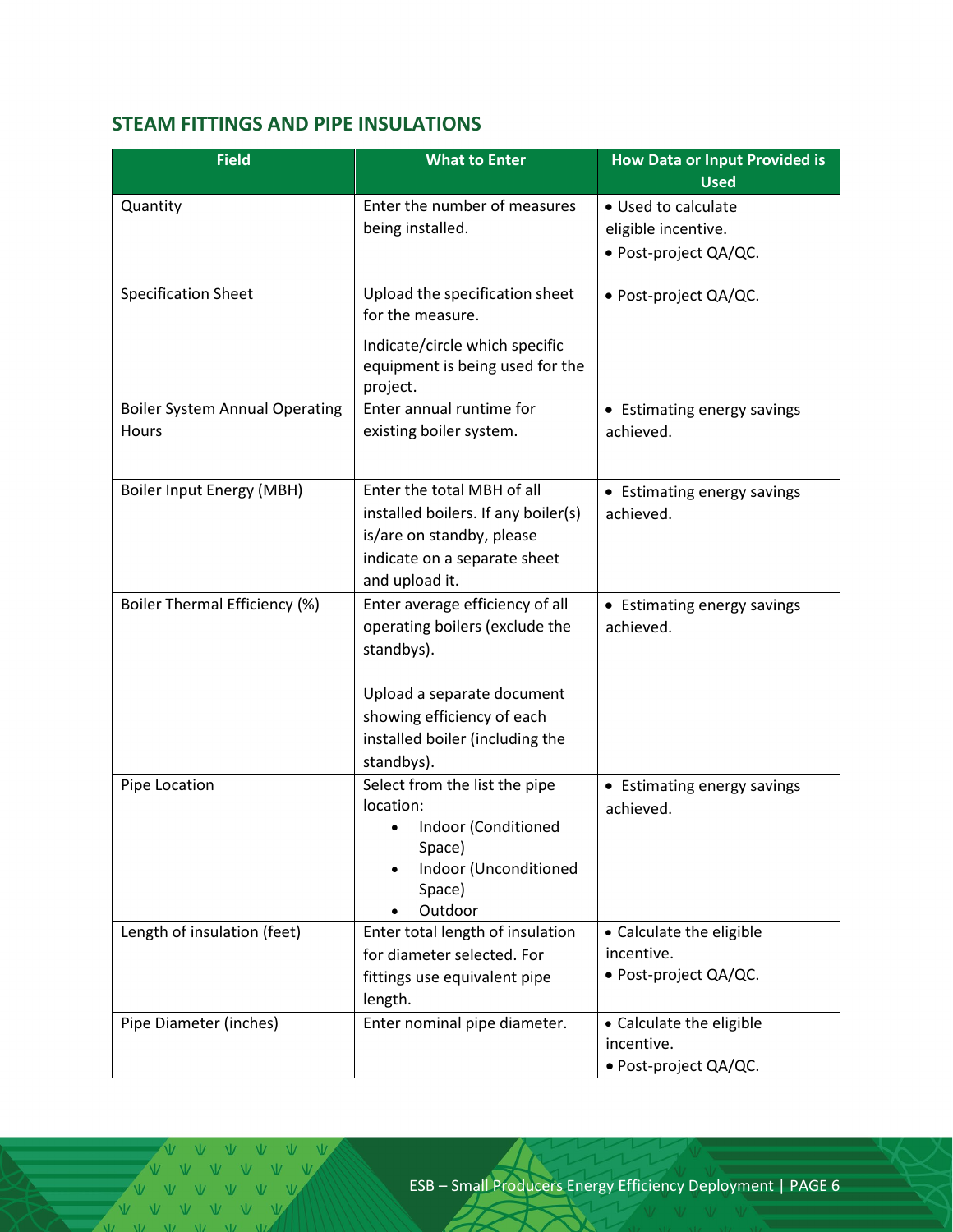| <b>Equipment &amp; Material Costs</b> | Enter equipment and material<br>costs as indicated on the<br>invoice/final quote.             | • Calculate the eligible<br>incentive.<br>• Post-project QA/QC.    |
|---------------------------------------|-----------------------------------------------------------------------------------------------|--------------------------------------------------------------------|
| Labour Cost                           | Enter labour costs as indicated<br>on the invoice/final quote.                                | • Calculate the eligible<br>incentive.<br>• Post-project QA/QC.    |
| Design Cost                           | Enter design costs and include<br>all other costs as indicated on<br>the invoice/final quote. | • Calculate the eligible<br>incentive.<br>• Post-project $QA/QC$ . |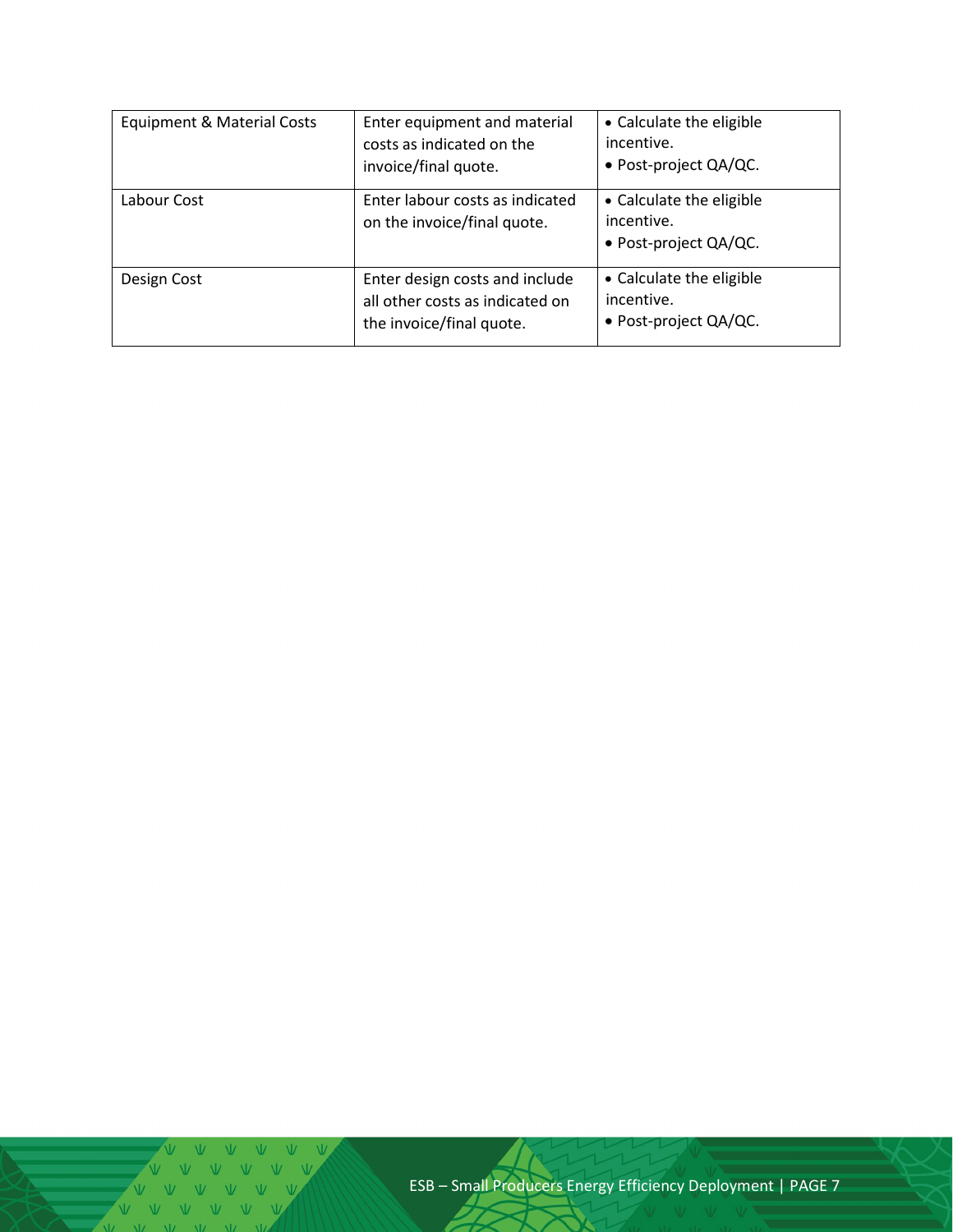# <span id="page-7-0"></span>**STEAM TRAPS**

| <b>Field</b>                                   | <b>What to Enter</b>                                                                                                                                                                         | <b>How Data or Input Provided is</b><br><b>Used</b>                 |  |
|------------------------------------------------|----------------------------------------------------------------------------------------------------------------------------------------------------------------------------------------------|---------------------------------------------------------------------|--|
| Quantity                                       | Enter the number of measures<br>being installed.                                                                                                                                             | • Calculate the eligible<br>incentive.<br>• Post-project QA/QC.     |  |
| <b>Specification Sheet</b>                     | Upload the specification sheet<br>for the measure.<br>Indicate/circle which specific<br>equipment is being used for the<br>project.                                                          | · Post-project QA/QC.                                               |  |
| Is Steam Saturated or<br>Superheated?          | Select from the list either<br>'Saturated' or 'Superheated'.                                                                                                                                 | · Post-project QA/QC.                                               |  |
| Steam Trap Diameter (inches)                   | Enter steam trap diameter in<br>inches.                                                                                                                                                      | • Used to calculate<br>eligible incentive.<br>· Post-project QA/QC. |  |
| <b>Steam Trap Type</b>                         | Select from the list the steam<br>trap type:<br>Thermostatic<br><b>Mechanical Float</b><br><b>Mechanical Inverted</b><br><b>Bucket</b><br>Thermodynamic                                      | • Estimating energy savings<br>achieved.                            |  |
| <b>Boiler System Annual Operating</b><br>Hours | Enter annual runtime for<br>existing boiler system.                                                                                                                                          | • Estimating energy savings<br>achieved.                            |  |
| Boiler Input Energy (MBH)                      | Enter the total MBH of all<br>installed boilers. If any boiler(s)<br>is/are on standby, please<br>indicate on a separate sheet<br>and upload it.                                             | • Estimating energy savings<br>achieved.                            |  |
| Boiler Thermal Efficiency (%)                  | Enter average efficiency of all<br>operating boilers (exclude the<br>standbys).<br>Upload a separate document<br>showing efficiency of each<br>installed boiler (including the<br>standbys). |                                                                     |  |

 $M = M$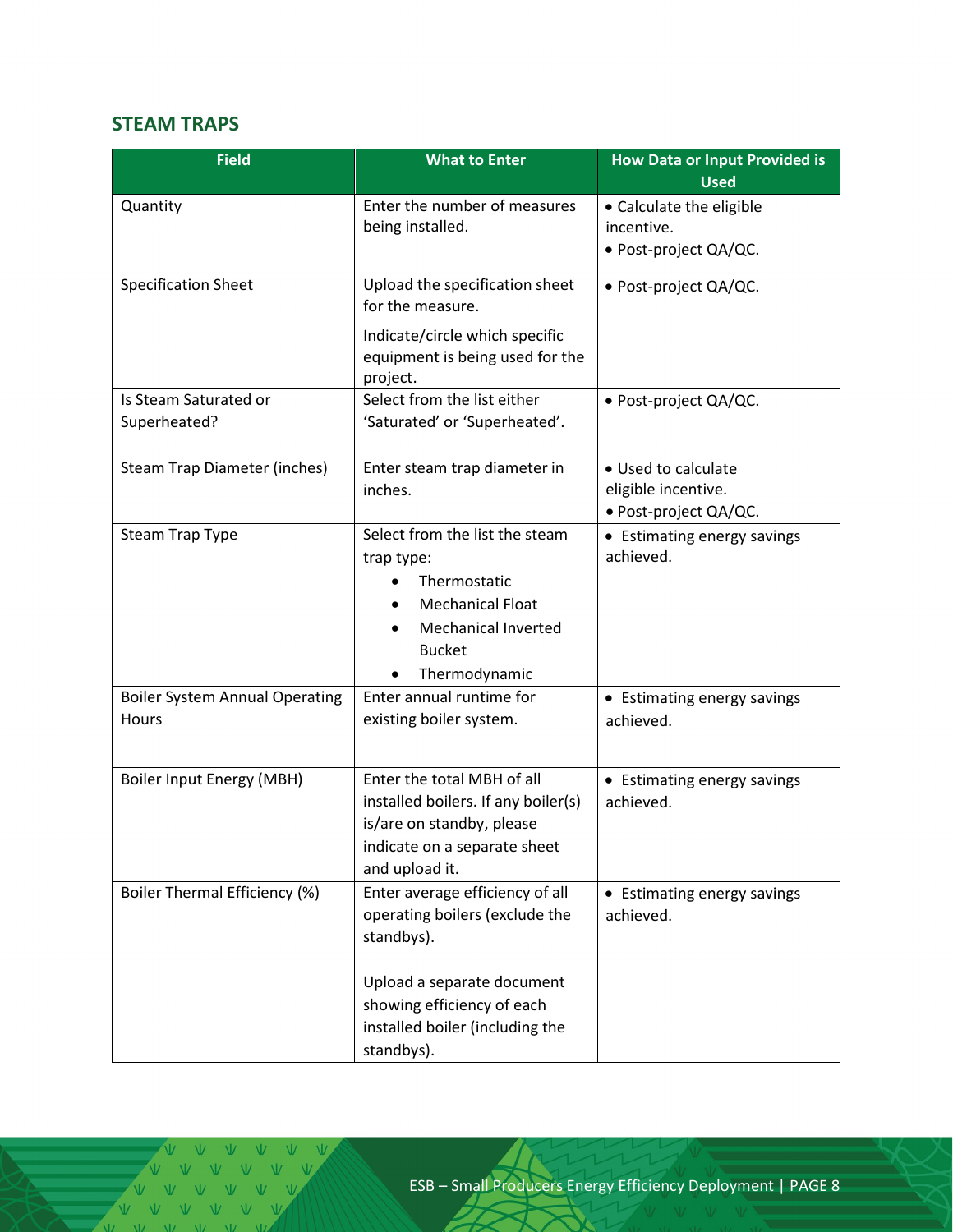| <b>Equipment &amp; Material Costs</b> | Enter equipment and material<br>costs as indicated on the<br>invoice/final quote.             | • Calculate the eligible<br>incentive.<br>• Post-project QA/QC.    |
|---------------------------------------|-----------------------------------------------------------------------------------------------|--------------------------------------------------------------------|
| Labour Cost                           | Enter labour costs as indicated<br>on the invoice/final quote.                                | • Calculate the eligible<br>incentive.<br>• Post-project QA/QC.    |
| Design Cost                           | Enter design costs and include<br>all other costs as indicated on<br>the invoice/final quote. | • Calculate the eligible<br>incentive.<br>• Post-project $QA/QC$ . |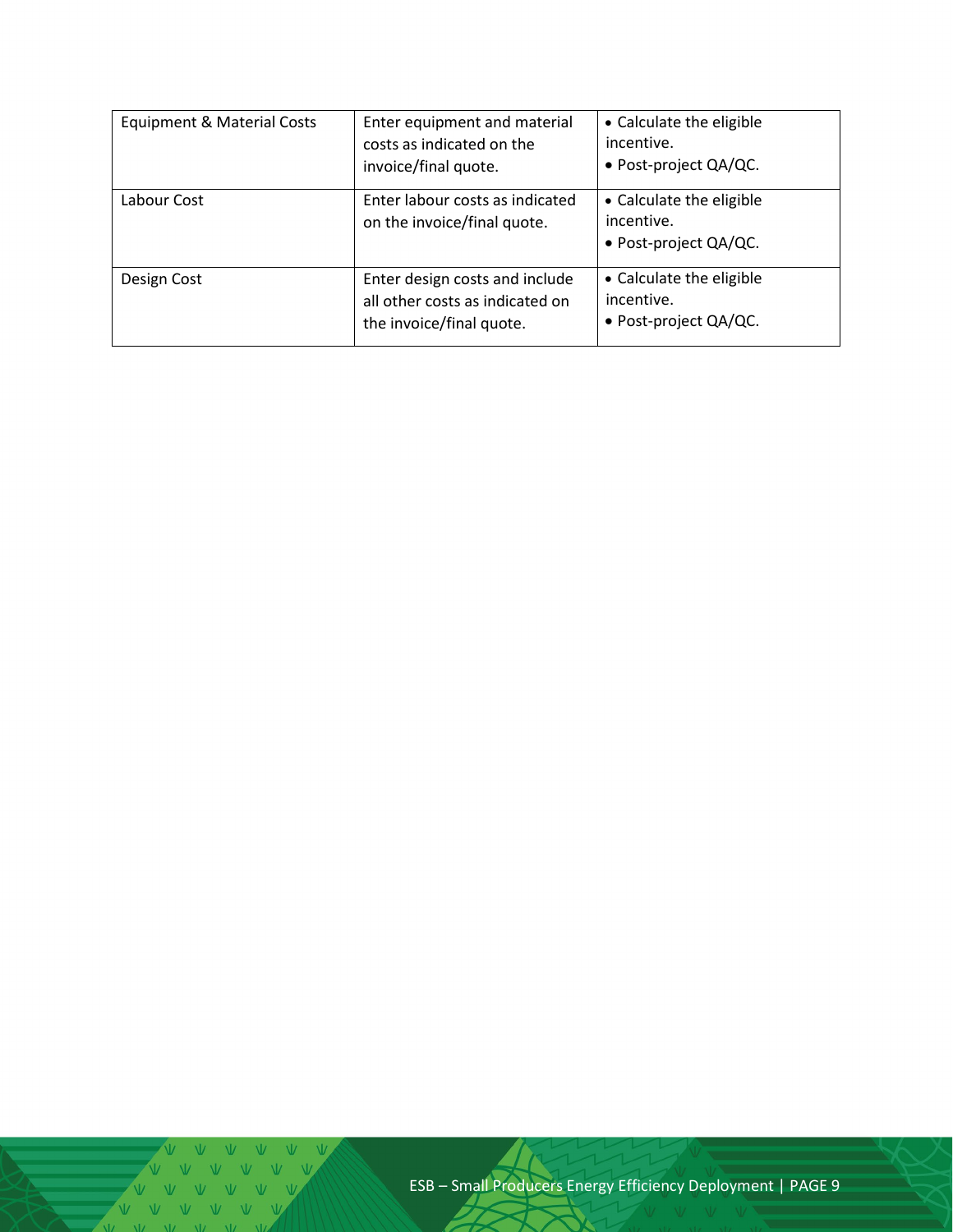# <span id="page-9-0"></span>**STEP 5 OF PRE-PROJECT APPLICATION: ALL PROCESS HEATING MEASURES**

| <b>Field</b>                         | <b>What to Enter</b>                                                                                                                                                                                                                                                                                                                                     | <b>How Data or Input Provided is</b><br><b>Used</b>                                                                |
|--------------------------------------|----------------------------------------------------------------------------------------------------------------------------------------------------------------------------------------------------------------------------------------------------------------------------------------------------------------------------------------------------------|--------------------------------------------------------------------------------------------------------------------|
| Cost Quote                           | Quote or invoice should be<br>itemized to include quantity,<br>brand, model numbers for<br>equipment, applicant name,<br>contractor name, facility address<br>and date (Sample quote provided<br>in the Appendix).<br>Costs should be indicated<br>separately for:<br><b>Equipment and Material</b><br>Labour<br>$\bullet$<br>Design and Others<br>Taxes | • Cross-reference against<br>provided costs.<br>• Calculate the eligible<br>incentive.<br>• Post-project $QA/QC$ . |
| <b>Electricity Bill for Facility</b> | Upload the most recent<br>electricity bill available for the<br>facility.                                                                                                                                                                                                                                                                                | • Ascertain rate class.                                                                                            |

# <span id="page-9-1"></span>**POST-PROJECT APPLICATION**

Note that for the post-project application, you will be required to confirm that no changes were made from the pre-project application, unless an Application Change Approval Notice was issued by ERA. In terms of documents required, you will need to provide evidence of the following:

- Invoice for Project Costs
- Proof of Payment for Project Costs
- Post-Project Photo
- Conditions stated in the Notice of Pre-Approval

Participant may be subject to a QA/QC check and asked for additional documentation to facilitate a site visit.